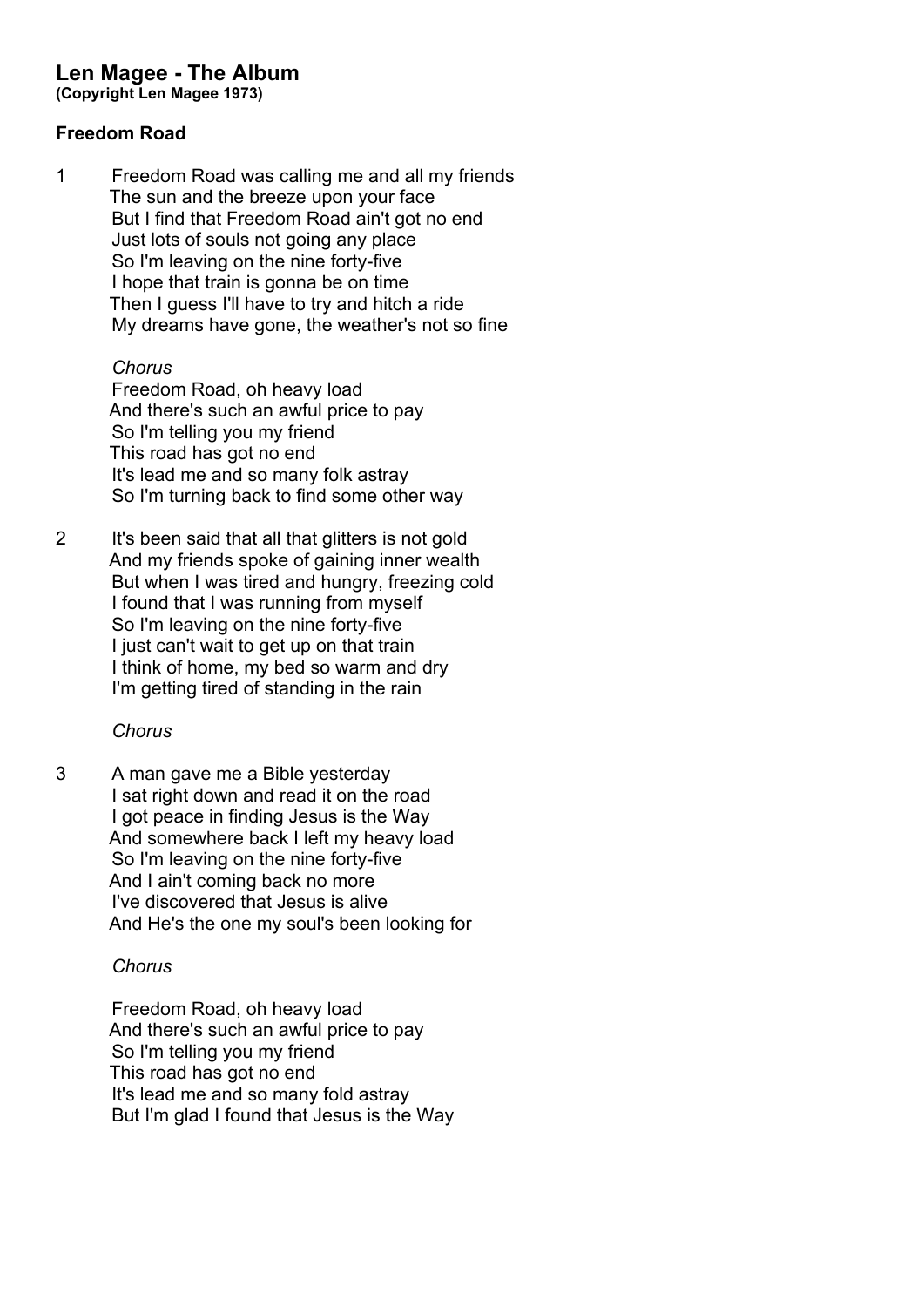# **I Found God**

- 1 I've seen much of the things the world has to offer me Soft summer breeze, mountains and trees Swam in the deep blue sea But there never was peace in the places my feet have trod Till in Jesus, Jesus, I found God
- 2 I've tried doing the things the world has to offer me Living for pleasure, took my full measure Thinking that I was free But there only was sorrow in the places my feet have trod Till in Jesus, Jesus, I found God Searching in temples up in the sky He wasn't there, wondering why Where could I find Him? Mind at a loss Then I saw Him, I saw Him There on the Cross of Calvary There on the Cross of Calvary
- 3 Now my heart is at peace, and the reason is this you see Living for Jesus, He really frees us Setting the Prisoners free But there never was peace in the places my feet have trod Till in Jesus, Jesus, I found God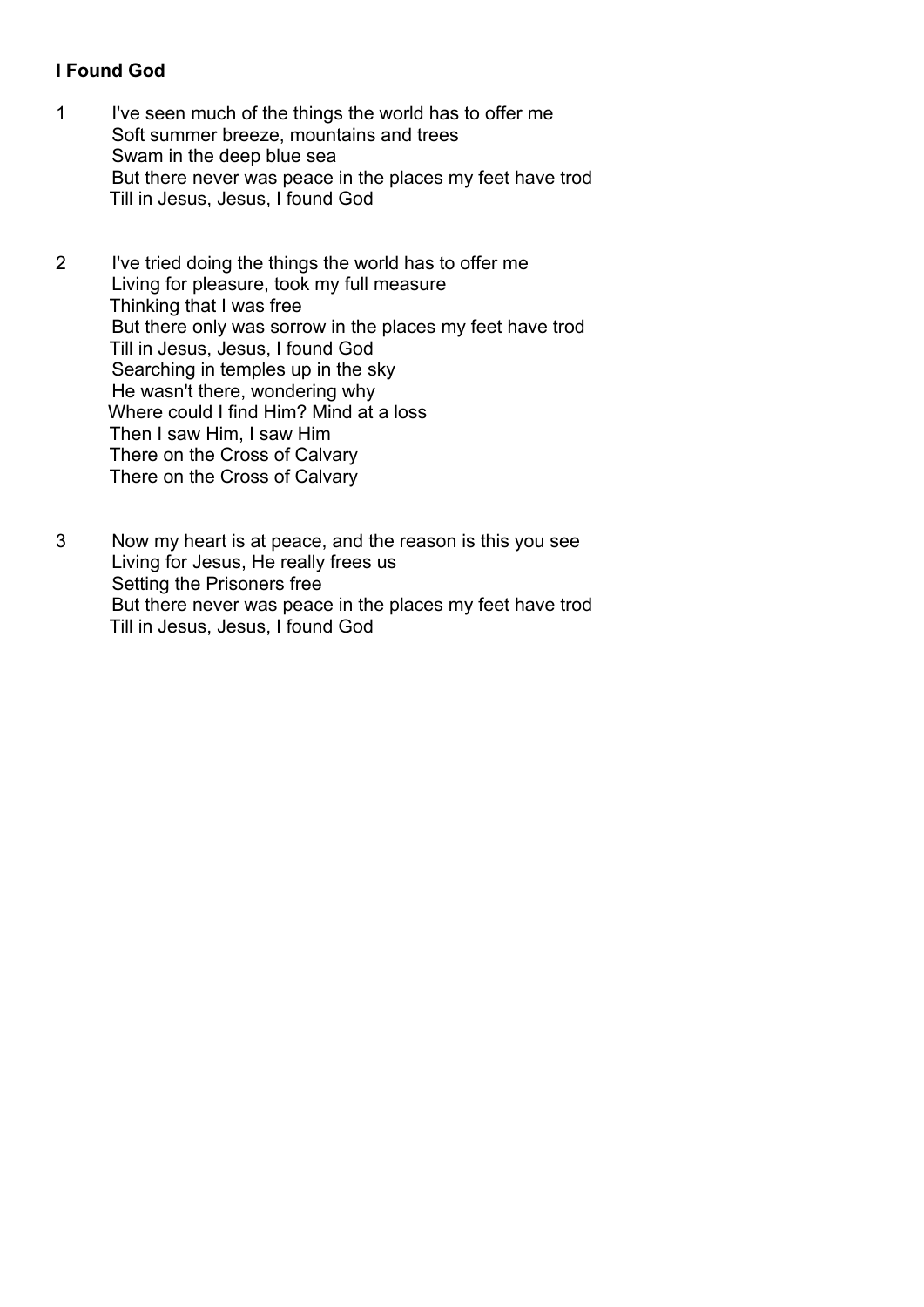## **Mary Mary**

1 There on the hill, all alone and still A woman stands just to mourn Mary is her name, following she came And she's been there since the dawn She stands and looks at Him, He who knew no sin The hope and love of her life His face bruised and marred, His body pierced and scarred She feels the tears she cannot hide

#### *Chorus*

Mary Mary O don't you weep now Mary Mary O don't you know what the scriptures have to say? He will rise on the third day Then from the Cross she heard His voice As darkness covered the land 'It is finished', she heard Him cry And then she saw Him die And Mary couldn't understand

2 Early in the morn, just before the dawn Came Mary walking alone But there before her eyes, and much to her surprise Someone had moved away the stone Mary starts to cry, Jesus He stands by And gently He speaks her name All at once she knows, Jesus had arose And she need never weep again

> *Chorus* Mary Mary No need to weep now Mary Mary Did you not know what the scriptures had to say? He would rise on the third day

*Chorus* (as for verse 1) Mary Mary, O don't you weep now, etc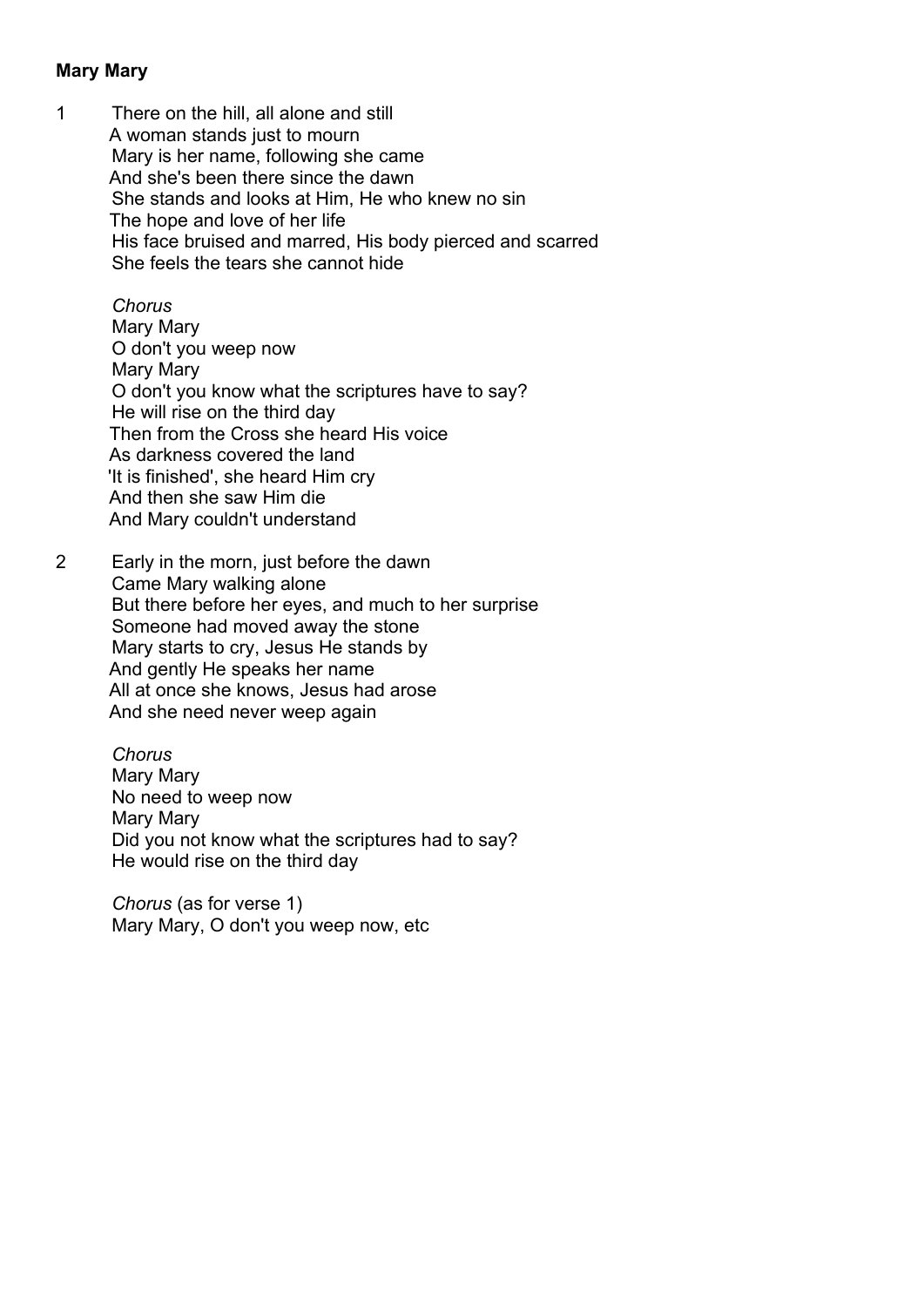## **The Morning Comes**

- 1 I cry to Jesus, O but it seems He doesn't hear my prayer Is this real or just a dream? Or is He really there? And then the morning comes And then the morning comes And then the morning comes
- 2 I get so weary, and day by day I sink into despair And life grows dreary, and so I say Does my God really care?
- 3 When in the dark I lose my song I also lose my way O whisper Lord that I belong And turn my night to day. And then the morning comes, (3 times)
- 4 I look around, trouble and pain And men with hearts like stone I'm glad I'm found, but I keep saying When will He take me home? And then the morn will come, (3 times) When will the morning come? (4 times)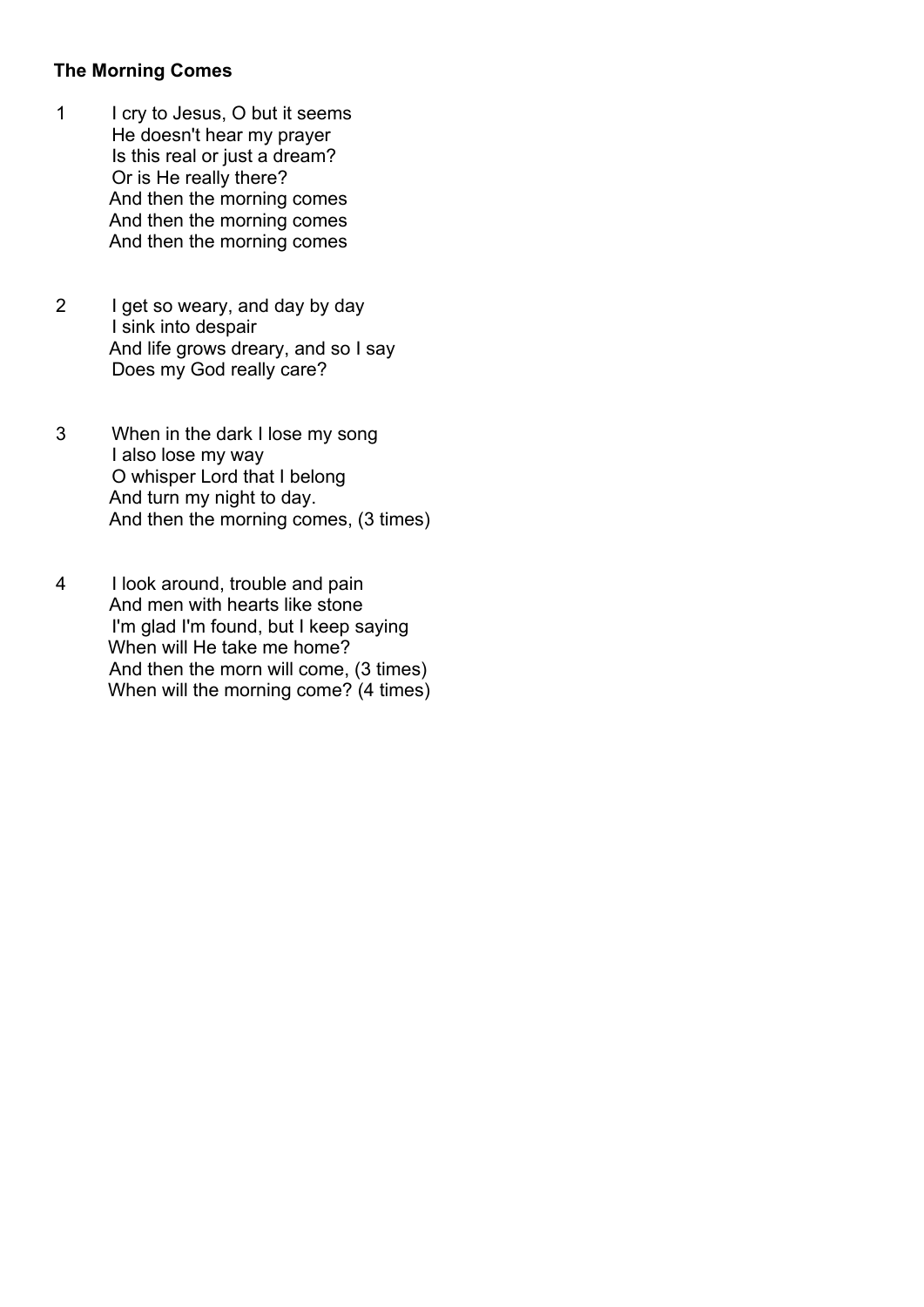## **Which Station?**

- 1 The train goes down the track There ain't no turning back Life is just the same There ain't no two way lane When you reach the end and eternity begins Which station will your train be in?
- 2 The ship goes out to sea See the billows roll Just like you and me Storm clouds on our souls When the harbour lights are shining in the din Which port will your ship then be in? Jesus, He can be the Captain of your soul He will take you home, let Him take control
- 3 Just for you and me Jesus' life was short For on Calvary His death salvation bought When you reach the end and you stand before His throne Heaven or Hell, which one will be your home? Jesus, He can be the Captain of your soul He will take you home, let Him take control
- 4 The train goes down the track There ain't no turning back Life is just the same There ain't no two way lane When you reach the end and eternity begins Which station will your train be in? You've gotta ask yourself Which station will your train be in? You've gotta know Which station will your train be in? Which station will your train be in?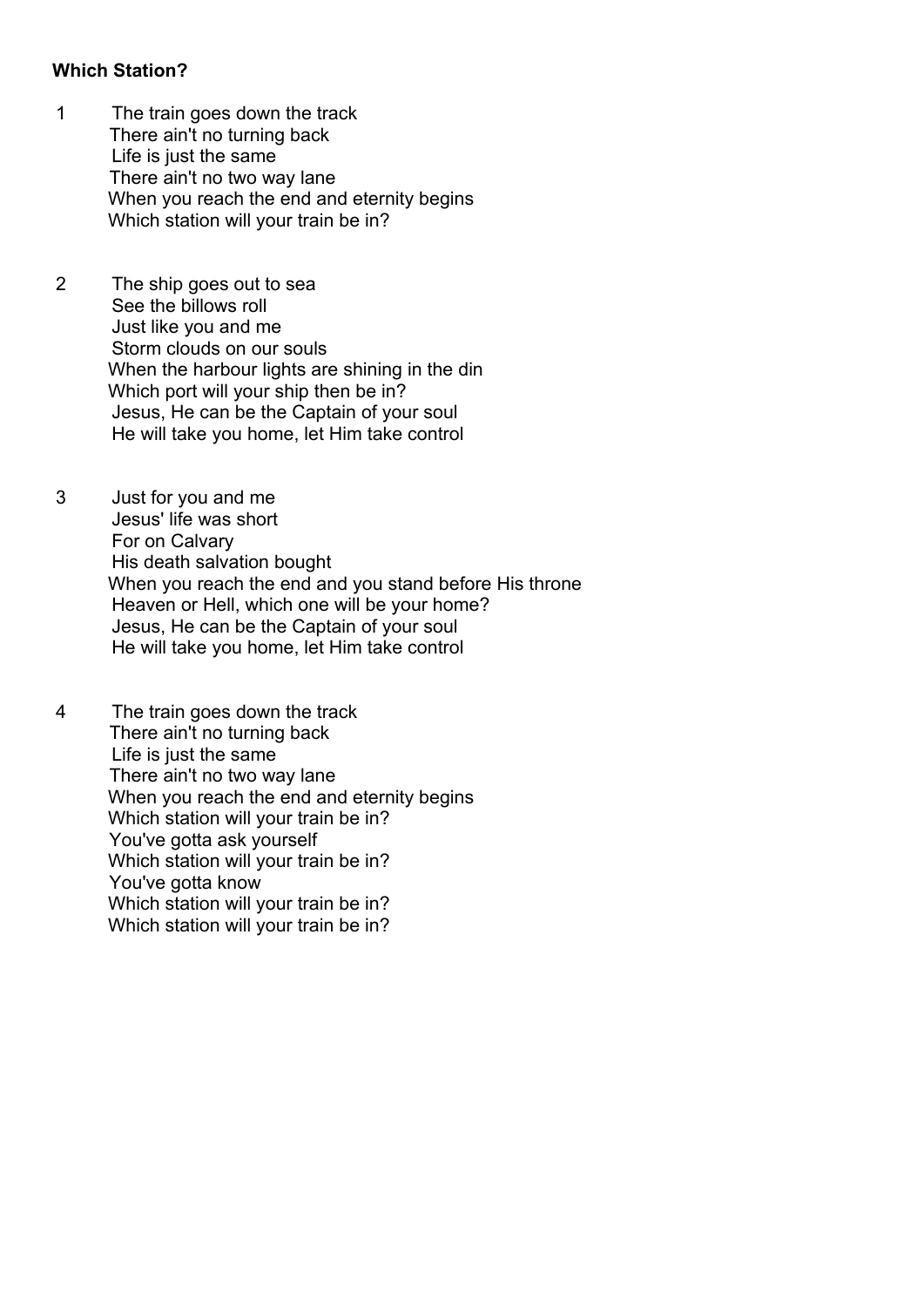## **As I Was Walking**

(Composed by Len Magee and Gwen Murray)

- 1 As I was walking through this world one day I wondered why I was living this way I met a stranger and he spoke to my soul 'You can't buy life with silver and gold'
- 2 With these words ringing in my ears I went my way I thought I'd think about these words some other day But then I wondered if these words were meant for me Was I so blind that the light I could not see? Like Saul of Tarsus I was blind, I could not see until I realised that Jesus had died for me
- 3 And now I'm walking in the way that I should go And here's the reason why this way I really know For Jesus came to me and opened up my eyes And now I know that He is alive Like Saul of Tarsus, etc.
- 4 And now I'm walking, etc. (as verse 3)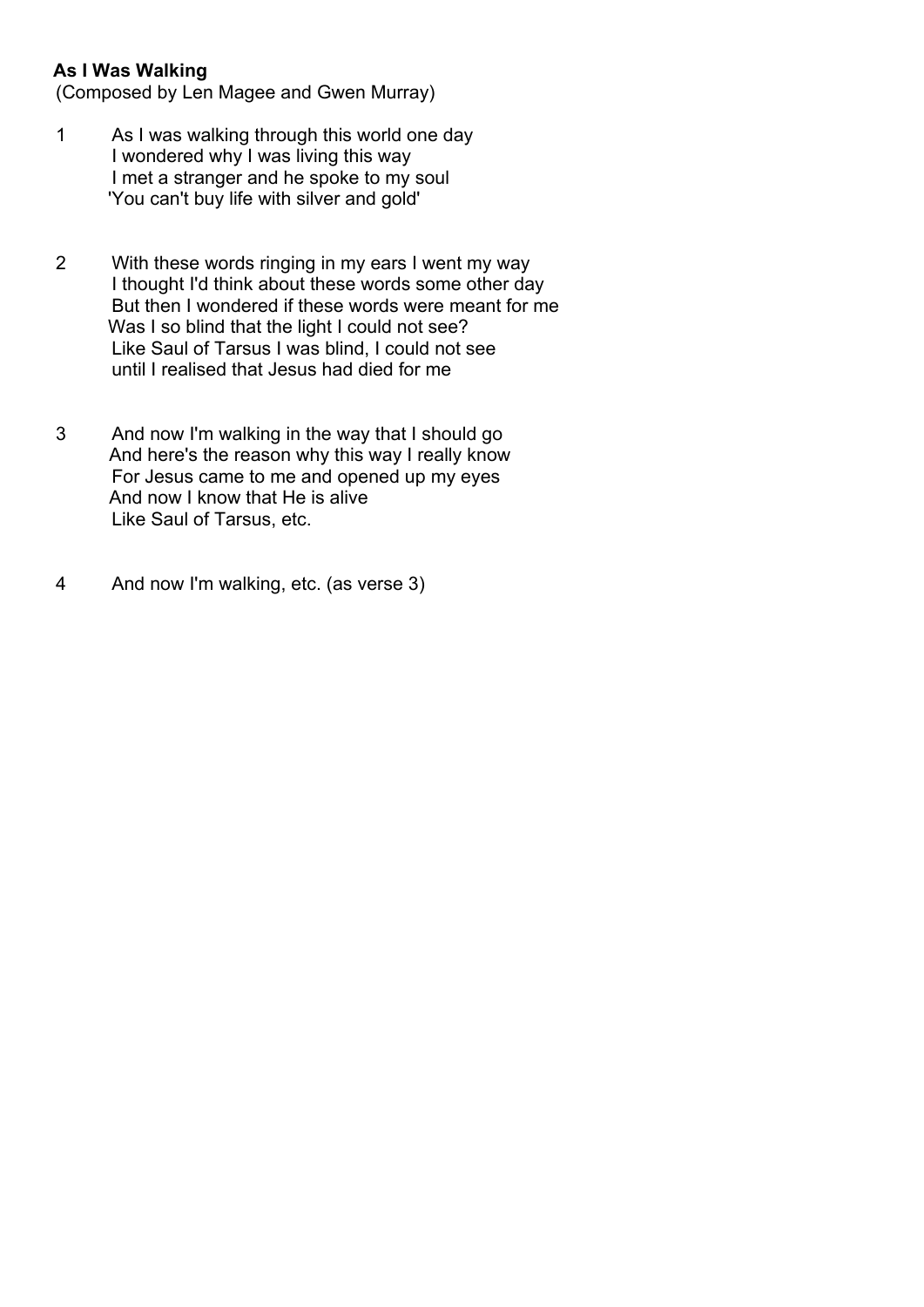#### **For Me**

- 1 I saw on a hill in a far away land Hanging on a tree The form of a man with nails in His hands Crucified for me For me – how can it be? For me
- 2 I heard a sweet prayer from that far away land From the man on the tree 'Forgive them Father, they don't understand' 'Twas a prayer for me For me  $-$  how can it be? For me What is this love I see from this man? What is this love? I don't understand I don't understand I don't understand
- 3 I stood on a hill in a far away land With people like the sea And millions were crying 'All praise to the Lamb Who shed His blood for me' For me – how can it be? For me – Lord help me to see For me – Yes even me For me – Lord how can it be? For me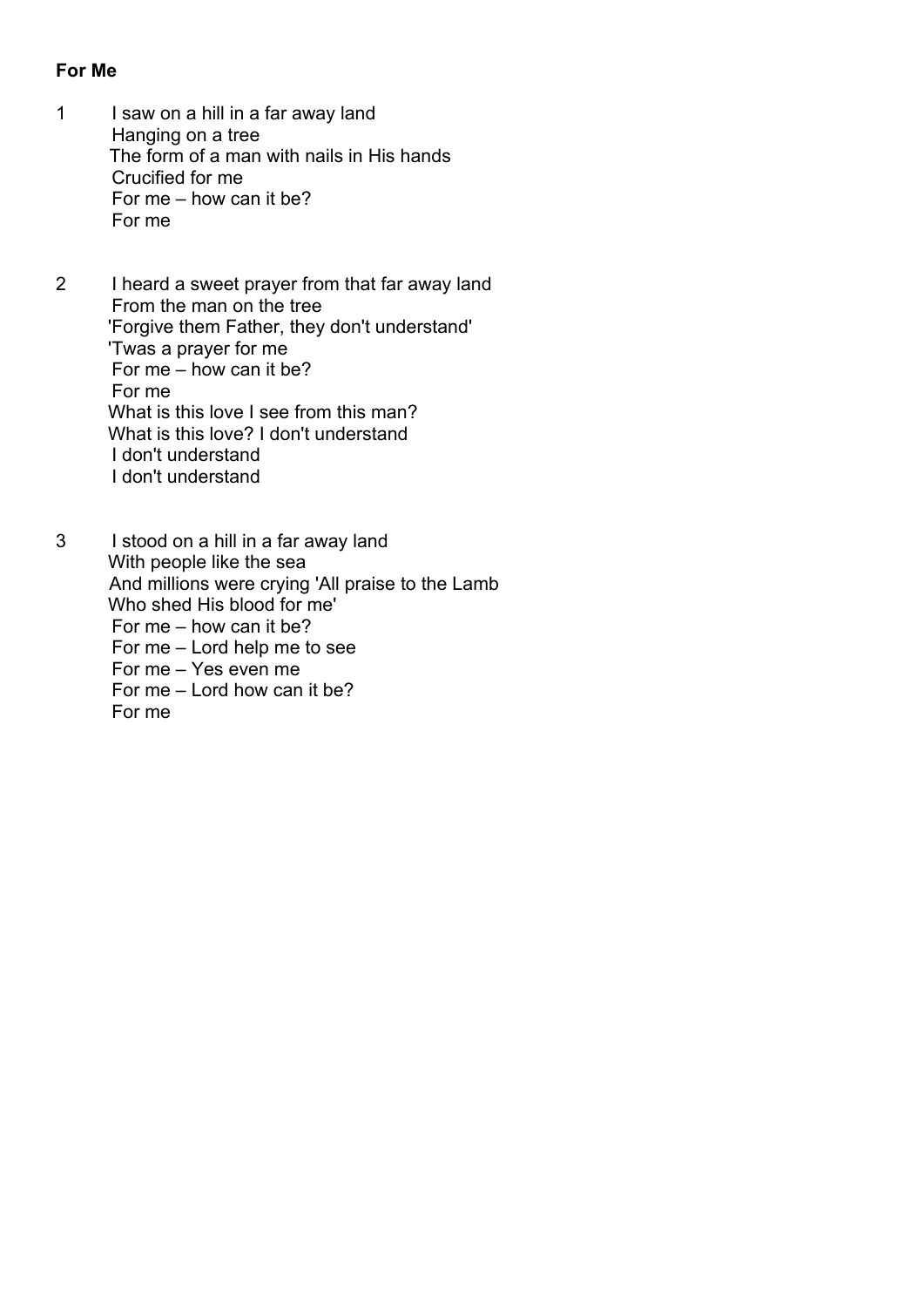#### **Nativity**

1 Long ago, I'm sure you know Behind a stable door There we see humility A king was born so poor In that shed, a tiny bed A blanket and some hay Mary's son, her first born one In her arms He lay

#### *Chorus*

You can come and see the King But the door is low You must bow the knee and then Pray before you go

2 Shepherds knew, they came too And wondered at this thing Can a man become a lamb And take away our sin? Three wise men to Bethlehem Costly gifts they bring Kneel with joy before the boy Crown Him as their King

> *Chorus* You can come and see the King And a gift impart But your gifts won't mean a thing 'Less you give your heart

3 Cows and sheep could not sleep On that lovely night They could see nativity Shining in the Light Nature rang and Heaven rang But all the world slept on Scenes like this are often missed But God's work goes on

#### *Chorus*

You can come and see the King But the door is low You must bow the knee and then Pray before you go

*Chorus* You can come and see the King And a gift impart But your gift won't mean a thing 'Less you give, 'less you give, 'less you give your heart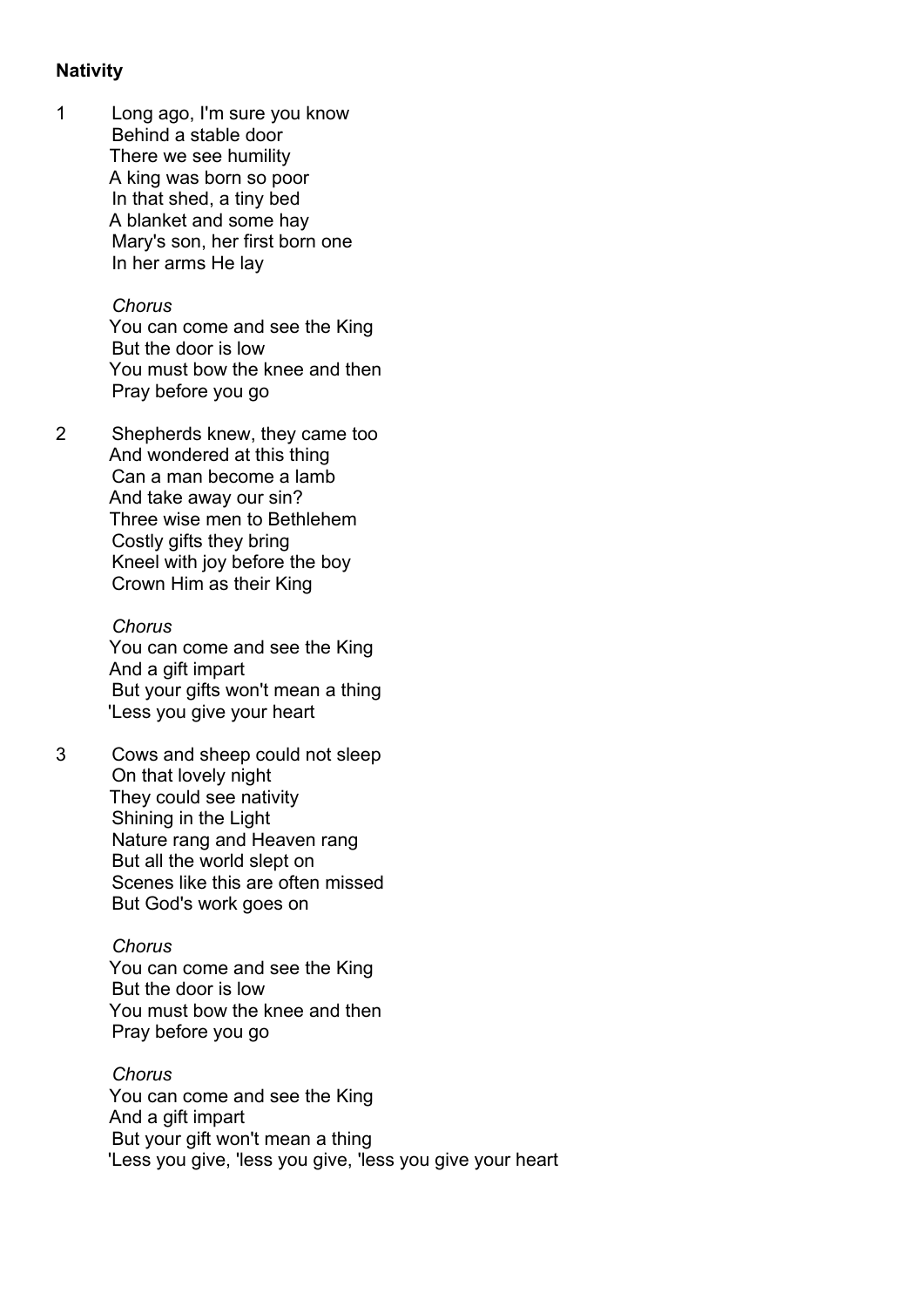## **Cast Your Burden**

1 In this world filled with fears And heartache and tears I've got something more precious than gold For Jesus draws near And He takes all my fear And He whispers sweet peace to my soul

> *Chorus* Just cast your burden upon the Lord And He will sustain you His love has no end He'll always be your friend Cast your burden on the Lord

2 All the world's sin It was laid upon Him And He bore it to Calvary's tree But He rose again Yes forever to reign In the hearts of poor sinners like me

> *Chorus* So cast your burden, etc.

3 If deep in your heart You are being torn apart By the pressures of life day by day Well here's good news for you Jesus died for you too You can have your heart mended today

> *Chorus* But you've gotta cast your burden, etc.